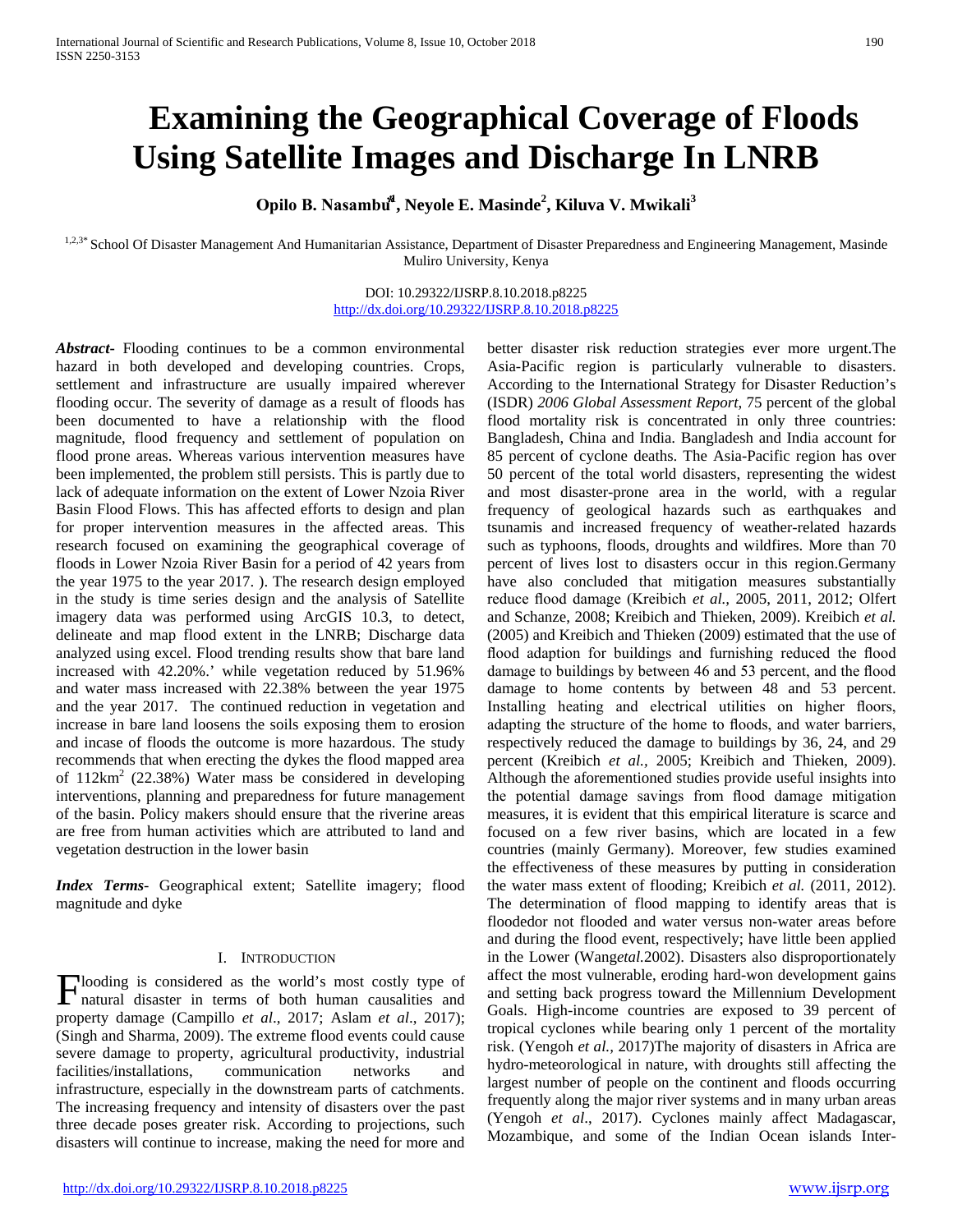governmental Panel on Climate Change (IPCC, 2007c. Most African countries have limited resources to invest in disaster risk reduction and minimal fiscal space to fund relief and recovery efforts after a major disaster ( Noy and Edmonds, 2016). Disasters can be a tremendous setback for economic growth and performance. Poor, small island states and land-locked countries are particularly vulnerable to the economic impact of disasters. The capacities of many national and local DRM authorities remain limited. In many areas, the economy is based on rain-fed agriculture, which is highly susceptible to climate variability, (Venäläinen *etal*., 2016). Critical infrastructure such as roads, telecommunication, and dams often lag behind rapidly growing needs or are not constructed according to risk prone standards. In Kenya floods occur due to natural factors like flash floods, river floods and coastal floods. They may also occur due to human manipulation of watersheds, drainage Basins and flood plains (Cutter, 2017). For example, in some cases floods have occurred in the river Basins even with normal rains because of excess surface water runoff occasioned by deforestation, land degradation upstream. Kenya is affected by floods following torrential rainfall (Karanja and Saito, 2017). These force thousands of people living in the lowlands to move to higher grounds. Further empirical research is needed on the effectiveness of individual flood damage mitigation measures. Such information is imperative for policy-makers who are involved in the design of flood risk management policies, insurance companies who are interested in reducing flood vulnerability of their policyholders, and households and businesses who want to reduce the flood risk to their property (Kull *et al.,* 2013). This study, therefore, aims at examining the geographical coverage of floods using satellite images and discharge to provide data on land cover and its trending. Flood extent is estimated by satellite images using Arc Hydro tools under Arc- GIS 10.3 for the stipulated period of 42 years from the year 1975 to the year 2017. Discharge data was estimated using excels to provide trending for stream flows obtained from Webuye (RGS-IDA02) and Rwamba (RGS-IEFE01)

# II. RESEARCH MATERIALS AND METHODS

## **2.1 Study site**

 The study was conducted in Lower Nzoia River Basin which lies between Latitude 00 04' North and 00 11' North and Longitude  $33^0$  57' East and  $34^0$  14' East with area of 8500KM2 flat and swampy; elevation range from 1130m to 1225m, with annual rainfall variations. The study site for this research is indicated in Figure 1



**Figure 1: Lower Nzoia River Basin showing administrative areas, lakes and elevation derived from Digital Elevation Model (30m DEM) using ArcGIS 10.3**

#### **2.2 Digital Elevation Model (DEM)**

 In this study the Advanced Space borne Thermal Emission and Reflection Radiometer (ASTER) Global Digital Elevation Model (GDEM) a 30m by 30m launched by US and Japan mid-2009, downloaded from [https://wist.echo.nasa.gov](https://wist.echo.nasa.gov/) was used to provide the physical characteristics of the study area that are required for Flood Mapping. The interface allows DEM to use real numbers for elevation values to generate basin topographic characteristic. DEM was used to delineate the basin and analyze drainage patterns using discharges

#### **2.3 Satellite imagery data**

 Satellite imagery data obtained from (RCMRD) within 42 years period (the year 1975, 1985,1986,2010 were compared with, 2014, 2015 and the year 2017, were extracted ,composed and developed into maximum likelihoods for determination of LNRB Flood extent. The years had good data. The LANDSAT images of TIFF Format were sourced courtesy of U.S Geological Survey [http://eros.usgs.gov/products/satellite\)](http://eros.usgs.gov/products/satellite) with a resolution of 30m x 30m.

## **2.4 Stream flow data**

 Stream flow datasets were obtained from Water Resource and Management Authority. These were collected from three river gauging stations (IDA02, IEG02 and IEF01), Webuye, Wuoroya and Rwambwa), Stream flow data for the period from the year 1974 to the year 2017 were used in this study. The method used to compute the discharge for the station was use of excel that determined the trend in the flow.

#### **2.5 Flood Extent determination**

 Mult-temporal LANDSAT Thematic Mapper satellite imagery was used to detect, delineate and map out land cover change on LNRB. The data were extracted and developed into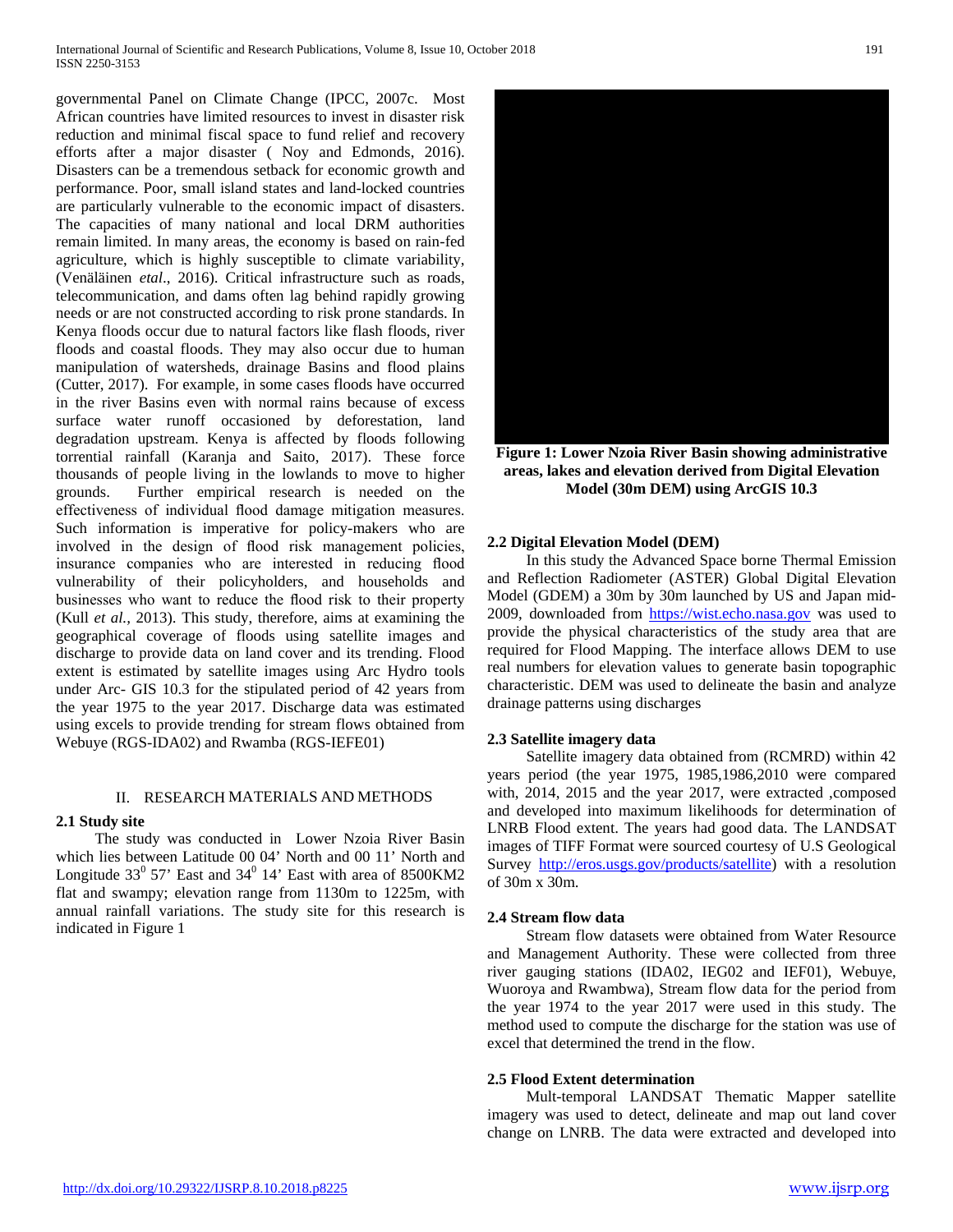maximum likelihood for determination of LNRB geographical flood extent. Emphasis was extent of water mass on the land surface with time and changes in land area with time. The

LANDSAT obtained were clipped using LNRB Shape file in ArcGIS10.3 Methodology for flood extent is indicated in Figure 2 see (Appendix I) steps



## **Figure 2 Methodology for flood extent determination adopted for research study in LNRB in Western Kenya Source:** Adopted from (Gadain, 2006)

### III. RESULTS AND DISCUSSION

## 3.1 Trend analysis of LandSat data

 The results from this images (Appendix II&III) shows how the flooding trends were increasing at the LNRB between the year 1975 and the year 2017 by estimating the vegetation cover, bare land and water in terms of square Kilometers. The results indicated that vegetation has reduced since the year 1975 where it was highest occupying 988 km2 to the year 2017 where it was lowest occupying 393 km2 representing 51.96%. Reduction of vegetation is due to clearance of land for settlement, farming, building material and fuel. The trend in Figure 4.8 shows that the land will be bare in the near future a factor which increase flood occurrence. Bare land is increasing due to clearance of vegetation, the trend shows that bare land has increased from the year 1975, (58km2) to (541km2) in the year 2017 representing 42.20%. Water areas have also increased with a margin of 112km2, representing 22.38% of the total area of the study. This scenario is likely to continue based on climate change projections in Western parts of Kenya (USGS, 2010) and human activities being carried out in the basin. This means that the flood extent when extrapolated the LNRB is still at risk experiencing floods despite the existence of dykes.



F**igure 3 LANDSAT image analysis from the year 1975 to the year 2017 for LNRB**

**Source:** Author, 2016

 Looking at the trend analysis interception curve in Figure 3.1 clearly indicates that the water level was actually increasing with dynamics in the years. The gradient factor is positive; the land also indicates an increase with the years. The vegetation however shows a decrease with dynamic in the years. The gradient from the graph indicates a negative meaning there is continuous destruction of the riverine areas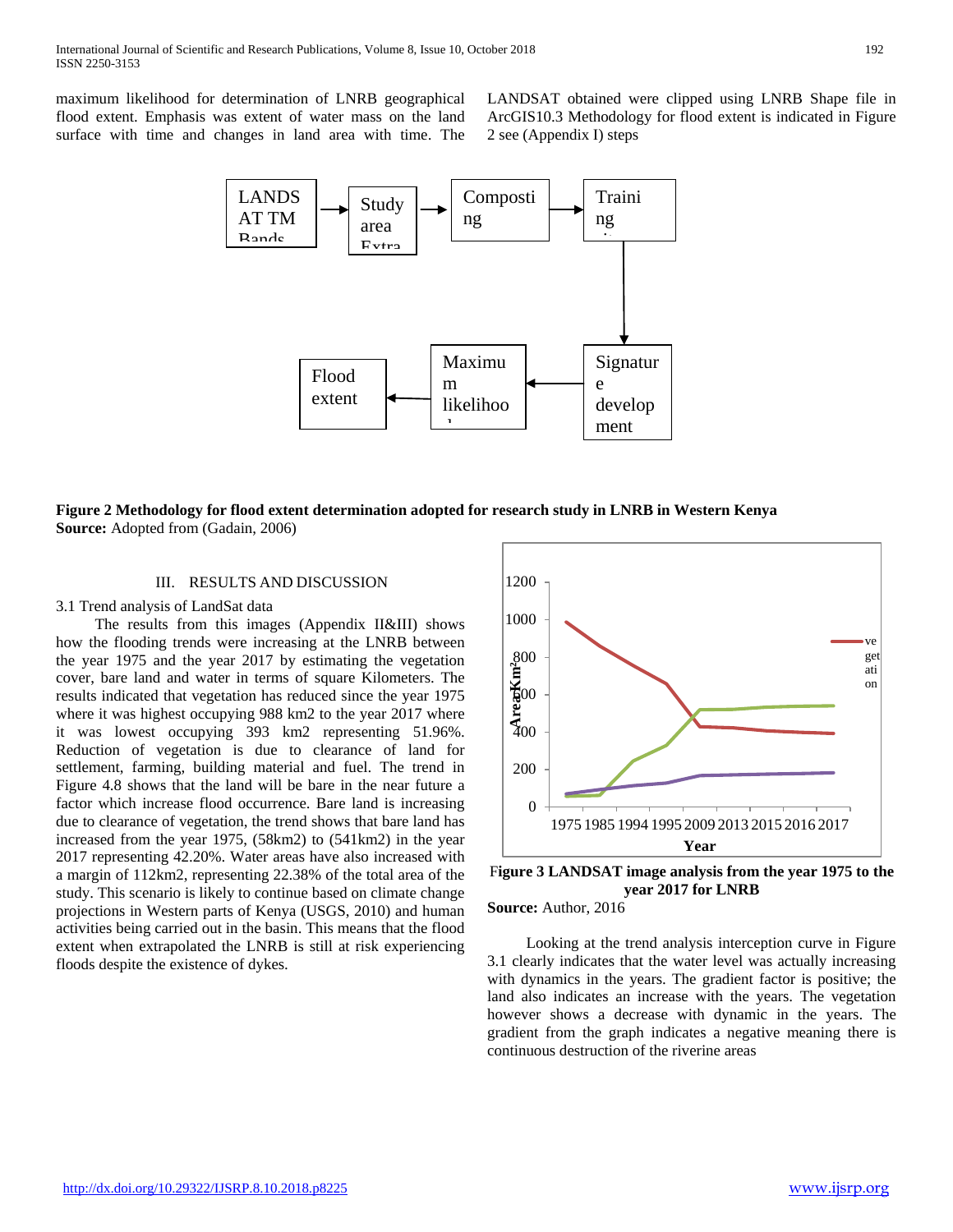



**Source:** Author, 2016

3.2 Discharge and rainfall data Results to map out flood area extent

 The discharge data from the selected area were used to compliment the Landsat images and obtained a trend to see if the flooding effects were likely to continue being experienced at the LNRB. Figure 3.2 indicates the comparison between the upper stream and downstream discharge flow results shows the stream flow in cubic meter per second indicates that at the Upstream in Webuye the flow was increasing as per the trend line from the year 1974 to the year 2017. This means that the increase in upstream leads to increase of water capacity at the downstream this therefore has implication in the amount the basin can accommodate. The carrying capacity of the river is compromised meaning water will find its way out leading to flooding of the areas and land within the reach, this is in line with Akali, (2015) in his study on GIS-Based modeling of land use Dynamic in River Nzoia Basin Kenya where he indicated that the Upstream has effect on the Lower stream of the basin hence the problems of land-use dynamics must be emanating from the upper down to the lower basin. The stream flow in cubic meter per second indicates that at the Downstream in Rwambwa the flow was increasing as per the trend line from the year 1974 to the year 2017. The gradient in the trend line in the Downstream clearly indicates a high value of 0.743x compared to the upstream that has 0.685x creating a margin of 0.038. This therefore means the carrying capacity of the lower basin is compromised. Once the capacity is beyond; this is a factor that contributes to flooding. The extent of how far the water will spread should assessed and be used in the enactment of the dykes which will contribute to its role in flood mitigation at the basin.



**(RGS-IDA02), 1974**‐**2***017*

**Source:** Author, 2016

#### IV. CONCLUSIONS AND RECOMMENDATIONS

#### **Conclusion**

 The mapped out flood area extent change in water mass of  $112km^2$  should be considered when planning especially by Busia County Government when enacting the dykes to streamline its role in flood mitigation since the findings indicates that the area lacks a permanent solution in control of floods

#### **Recommendations**

 The developed flood extent maps should be intensified by the real time data to beef up or complement satellite Imagery data to obtain actual output and that the gauging stations be guarded well to obtain actual data and avoid missing gap in the data due to destruction of gauging stations

#### **Acknowledgements**

 We wish to express our sincere thanks National Commission for Science, Technology and Innovation (NACOSTI) for permitting us to carry out this research work and Masinde Muliro university administration for providing the required facilities and working environment through school of Disaster management, Department of Disaster Preparedness and Engineering Management making the research successful.

#### **REFERENCES**

- [1] Akali,N.M., (2015) GIS-Based modeling of land use Dynamic in River Nzoia Basin Kenya
- [2] Aslam, A.Q., Ahmad, S.R., Ahmad, I., Hussain, Y., Hussain, M.S., 2017. Vulnerability and impact assessment of extreme climatic event: a case study of southern Punjab, Pakistan. Sci. Total Environ. 580, 468–481.
- [3] Campillo, G., Mullan, M., Vallejo, L., 2017. Climate Change Adaptation and Financial Protection.
- [4] Cutter, S.L., 2017. The Changing Context of Hazard Extremes: Events, Impacts, and Consequences. J. Extreme Events 1671005.
- [5] IPCC, (2007b). Fourth Assesment Report. Intergovernmental Panel on Climate Change, Geneva.www.ipcc.ch.Date Accessed 20th April, 2009
- [6] ISDR, (2006). Third International Conference on Early Warning (EWCIII). Developing Early Warning System: A checklist, Bonn, Germany.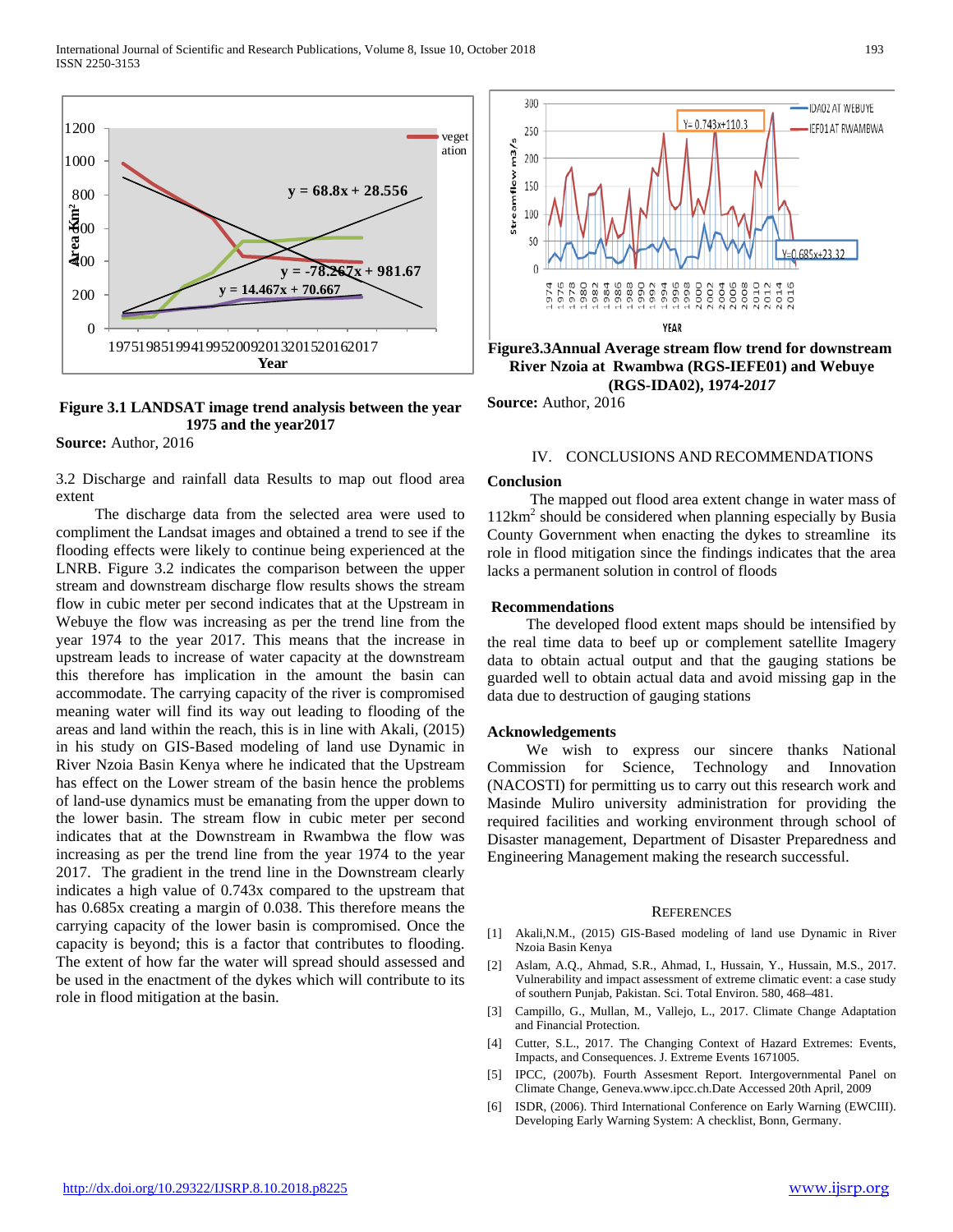- [7] Kramer, R.J., Soden, B.J., 2016. The sensitivity of the hydrological cycle to internal climate variability versus anthropogenic climate change. J. Clim. 29, 3661–3673.
- [8] Kreibich, H., Christenberger, S., Schwarze, R., 2011. Economic motivation of households to undertake private precautionary measures against floods.Nat Hazards Earth Syst. Sci. 11, 309–321.
- [9] Kreibich, H., Christenberger, S., Schwarze, R., 2012. Corrigendum to ''Economic motivation of households to undertake private precautionary measures against floods'' published in Natural Hazards and Earth System Sciences, 11: 309–321 2011. Nat. Hazards Earth Syst. Sci. 12, 391–3
- [10] Kreibich, H., Thieken, A.H., 2009. Coping with floods in the city of Dresden,Germany. Nat. Hazards 51, 423–436.
- [11] Kreibich, H., Thieken, A.H., Petrow, T., Mu¨ ller, M., Merz, B., 2005. Flood loss reduction of private households due to building precautionary measures: lessons learned from the Elbe flood in August 2002. Nat. Hazards Earth Ecosyst.5, 117–126.
- [12] Kull, D., Mechler, R., Hochrainer-Stigler, S., 2013. Probabilistic cost– benefit analysis of disaster risk management in a development context Disasters 37 (3), 374–400
- [13] Noy, I., Edmonds, C., 2016. The economic and fiscal burdens of disasters in the Pacific.
- [14] Olfert, A., Schanze, J., 2008. New approaches to ex-post evaluation of risk reduction measures: the example of flood proofing in Dresden, Germany. In: Samuels, P.,Huntington, S., Allsop, W., Harrop, J. (Eds.), Flood Risk Management: Research and Practice. Taylor & Francis Group, London
- [15] Sabuni , E.W. (2016). Hydrologic Modelling for Management of Yala River Flood Flows ,Western Kenya.
- [16] Singh, A. K and Sharma A. K., (2009). GIS and a remote sensing based approach for urban floodplain mapping for the Tapi catchment, India,.Hydroinformatics in Hydrology, Hydrogeology and Water Resources at the Joint IAHS and IAH Convention, Hyderabad, India, 389-394

[17] USGS, 2010, USGS U.S. United states for Geographical Surveys

- [18] Venäläinen, A., Pilli-Sihvola, K., Tuomenvirta, H., Ruuhela, R., Kululanga, E., Mtilatila, L., Kanyanga, J., Nkomoki, J., 2016. Analysis of the meteorological capacity for early warnings in Malawi and Zambia. Clim. Dev. 8, 190–196.
- [19] Wang, M., Zhang, L., Baddoo, T.D., 2016. Hydrological Modeling in A Semi-Arid Region Using HEC-HMS. J. Water Resour. Hydraul. Eng. Sept 5, 105–115.
- [20] Yengoh, G.T., Fogwe, Z.N., Armah, F.A., 2017. Floods in the Douala metropolis, Cameroon: attribution to changes in rainfall characteristics or planning failures? J. Environ. Plan. Manag. 60, 204–230.

#### **AUTHORS**

**First Author** – Opilo B. Nasambu, SCHOOL OF DISASTER MANAGEMENT AND HUMANITARIAN ASSISTANCE, Department of Disaster Preparedness and Engineering Management, Masinde Muliro University, Kenya **Second Author** – Neyole E. Masinde, SCHOOL OF DISASTER MANAGEMENT AND HUMANITARIAN ASSISTANCE, Department of Disaster Preparedness and Engineering Management, Masinde Muliro University, Kenya **Third Author** – Kiluva V. Mwikali, SCHOOL OF DISASTER MANAGEMENT AND HUMANITARIAN ASSISTANCE, Department of Disaster Preparedness and Engineering Management, Masinde Muliro University, Kenya

Corresponding Author E-mail: bopilo@mmust.ac.ke or [bettyopilo@gmail.com](mailto:bettyopilo@gmail.com)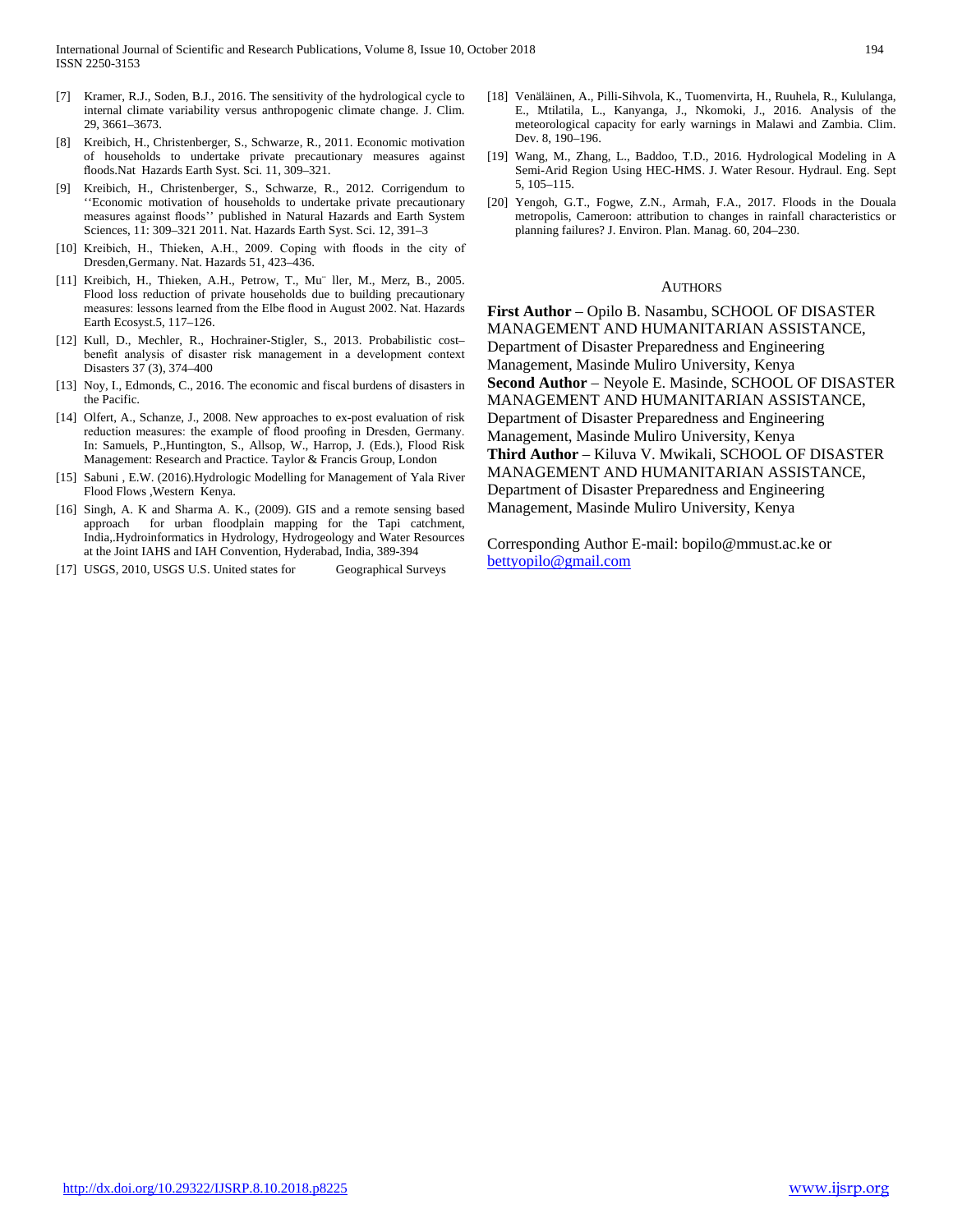**APPENDIX I: Steps involved in Delineating the Landsat Images for LNRB**



**APPENDIX II: Raw Clipped Landsat Image for Flood Area Extent mapping for the Year 1975 to the year 2009**